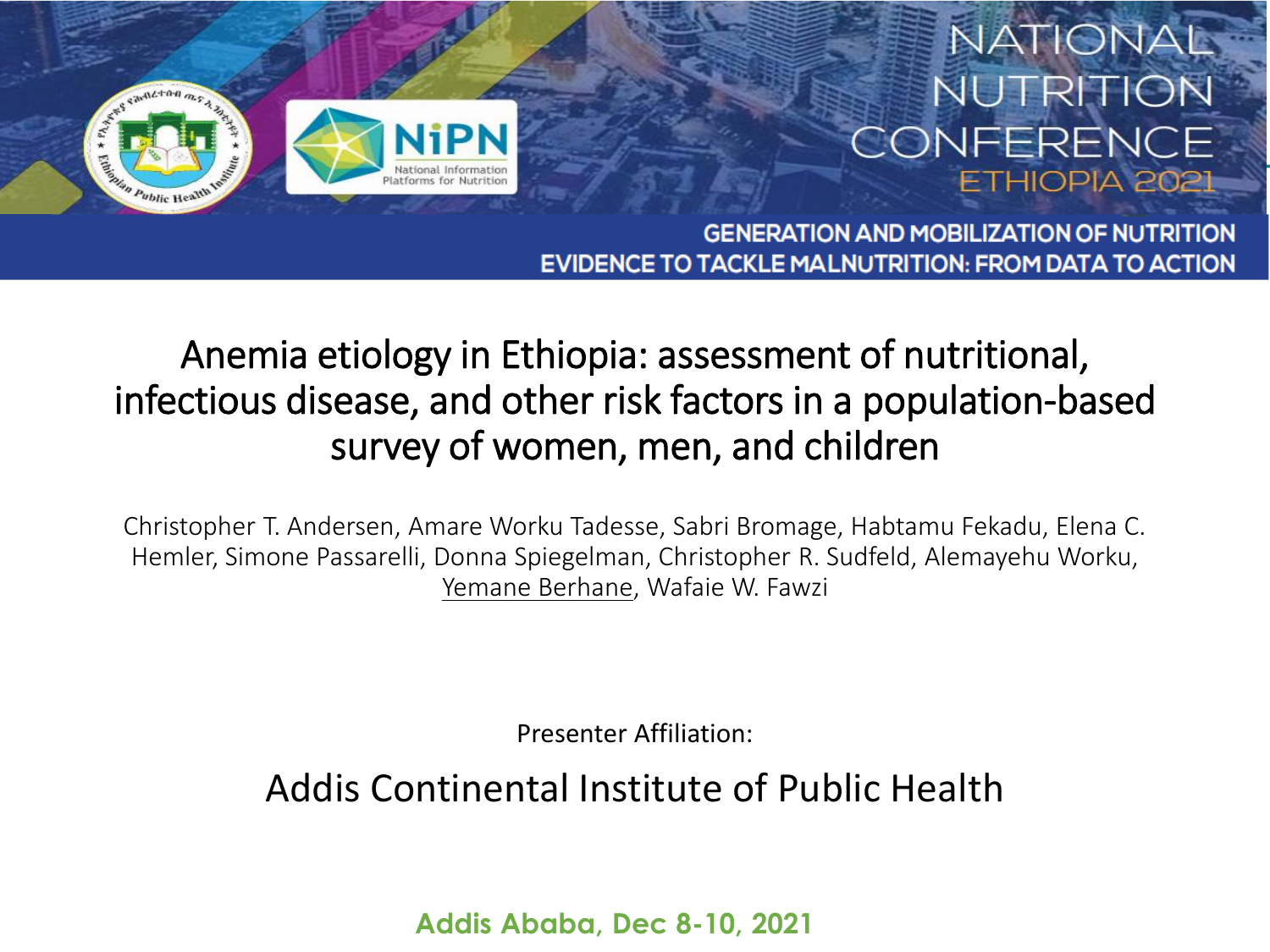- 1) Determine the prevalence of anemia among children, adult women and adult men in six regions of Ethiopia.
- 2) Determine the relative contribution of risk factors for anemia among children, adult women and adult men in six regions of Ethiopia.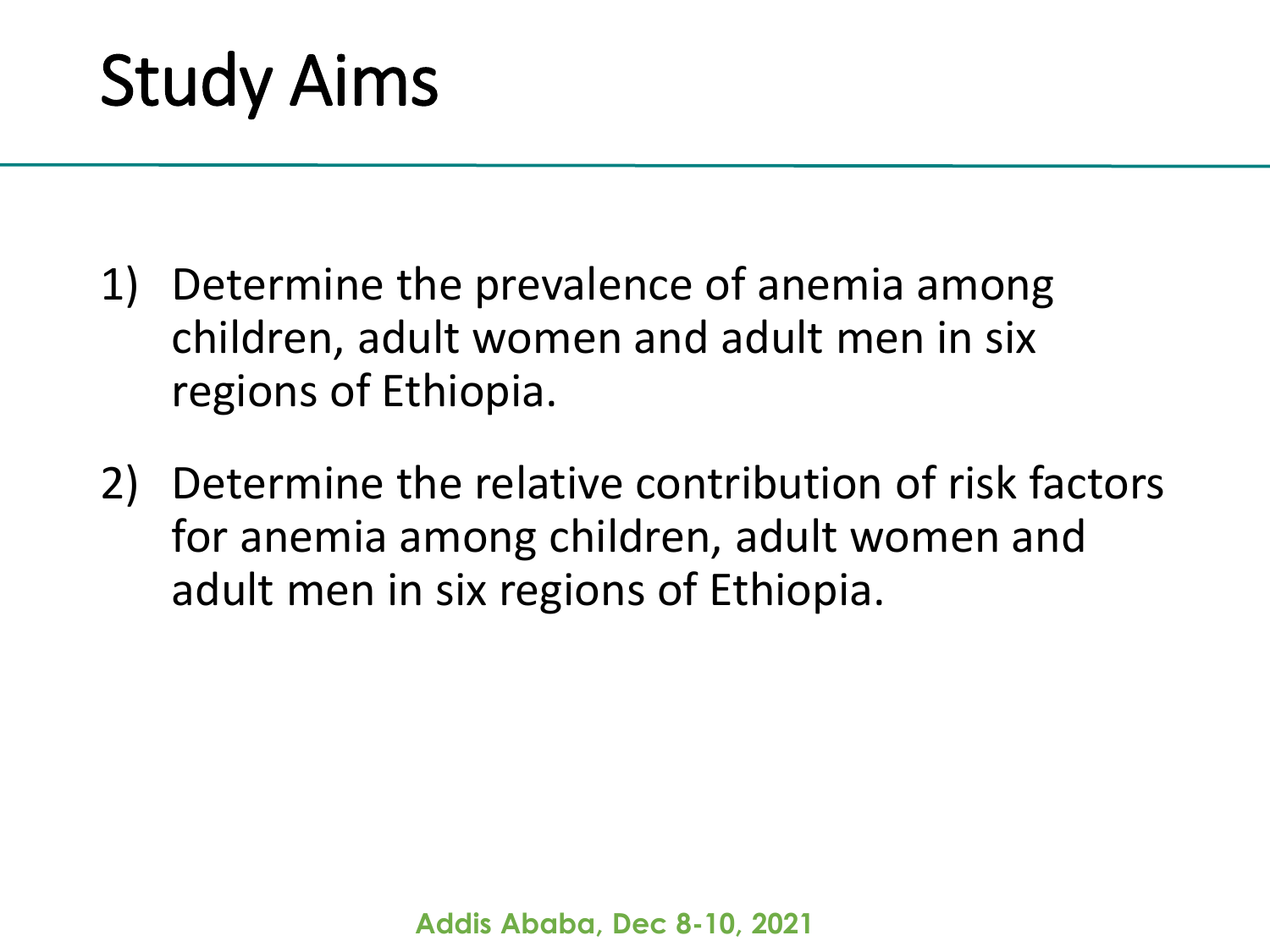# Sampling methodology

- Stratified by region, then random selection of zone, woreda, kebele
- 30 eligible households identified, and 17 selected within
- 17 women (15-49 y), 10 children (6-59 mo), 7 men (15-49 y)
- Two seasons

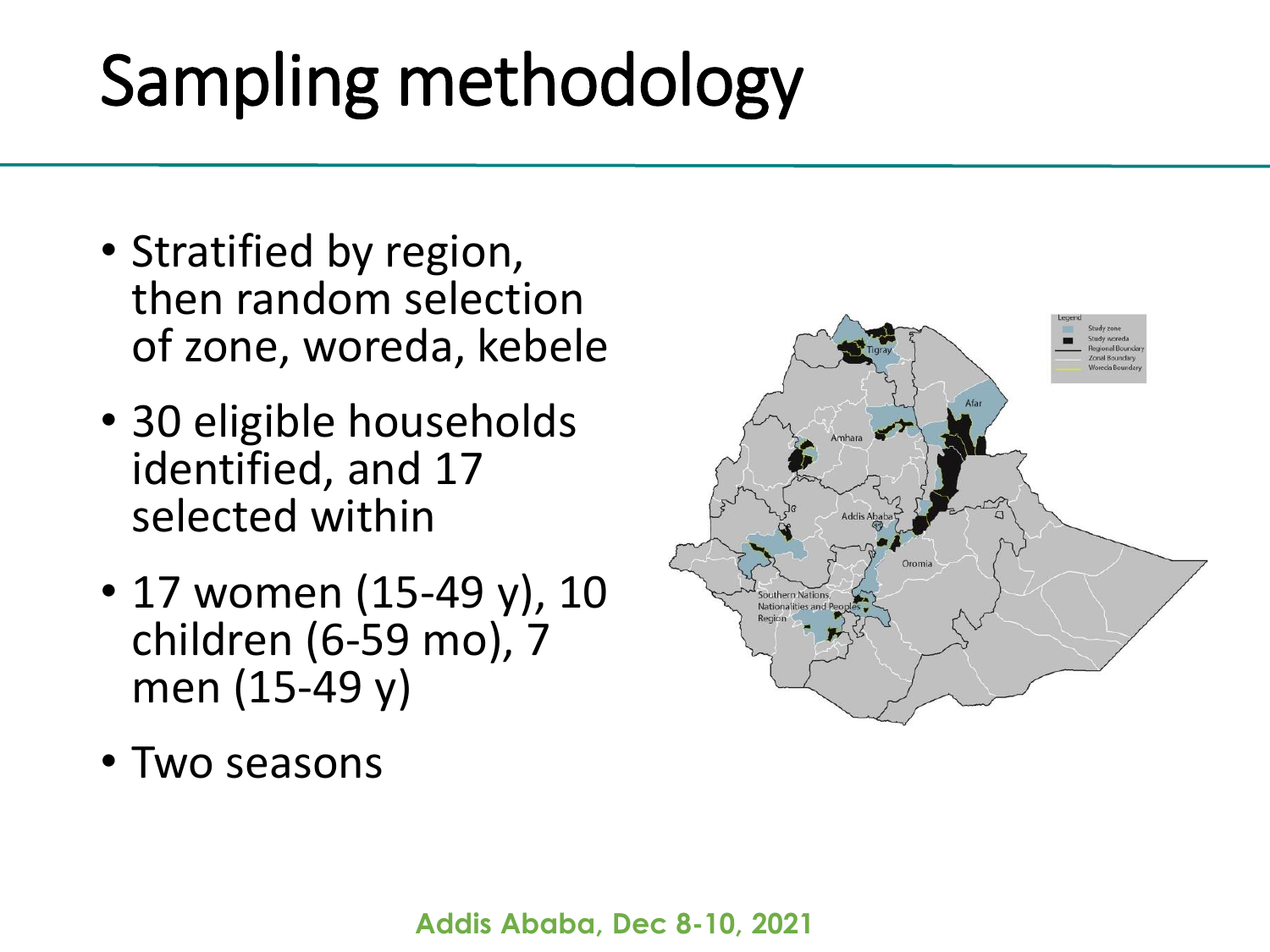### Field data collection

- Field teams consisted of enumerators, phlebotomist, and a supervisor
- Standard operating procedures piloted in one urban and one rural kebele
- Informed consent for both survey and blood draw
- Data collection included household questionnaire, diet questionnaires, blood specimen (hemoglobin, malaria, ferritin, C-reactive protein, vitamin B12, folate), and stool (helminths)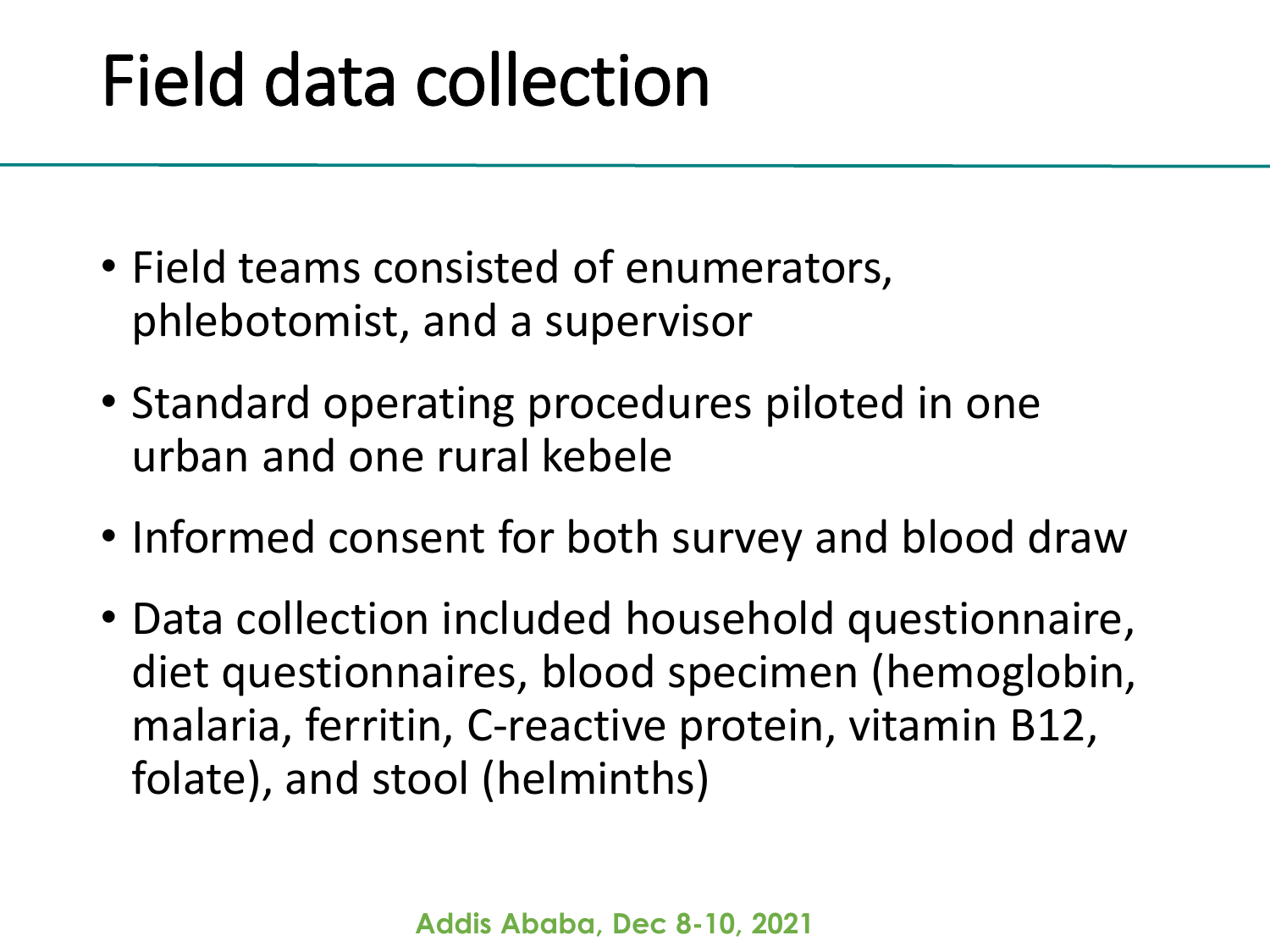#### Prevalence of anemia among women

|                          | Overall<br>weighted %<br>$(95\% \text{ Cl})^1$ | Dry season<br>weighted %<br>(95% CI) | Wet season<br>weighted %<br>(95% CI) |
|--------------------------|------------------------------------------------|--------------------------------------|--------------------------------------|
| Women aged 15-49 y       |                                                |                                      |                                      |
| All regions <sup>2</sup> | 16.6 (12.8, 21.4)                              | 14.3 (11.3, 18.0)                    | 18.9 (12.3, 27.9)                    |
| Addis Ababa              | $10.4$ (8.8, 12.3)                             | 12.6(10.8, 14.6)                     | 8.4(6.1, 11.4)                       |
| Afar                     | 41.7 (36.3, 47.3)                              | 49.7 (45.2, 54.2)                    | 33.6 (24.0, 44.8)                    |
| Amhara                   | 17.8 (8.7, 32.9)                               | 16.8 (11.3, 24.3)                    | 18.8 (4.8, 51.4)                     |
| Oromia                   | 17.7(11.5, 26.2)                               | 12.3(6.6, 21.7)                      | 23.1 (13.5, 36.6)                    |
| <b>SNNPR</b>             | 12.3 (10.5, 14.4)                              | 10.8(7.5, 15.3)                      | 13.8 (13.0, 14.7)                    |
| Tigray                   | 16.9 (14.3, 19.9)                              | 17.9(14.3, 22.3)                     | 15.9 (12.4, 20.1)                    |

- 1. Hb <12 g/dL for women; adjusted for altitude.
- 2. Average weighted by regional population size.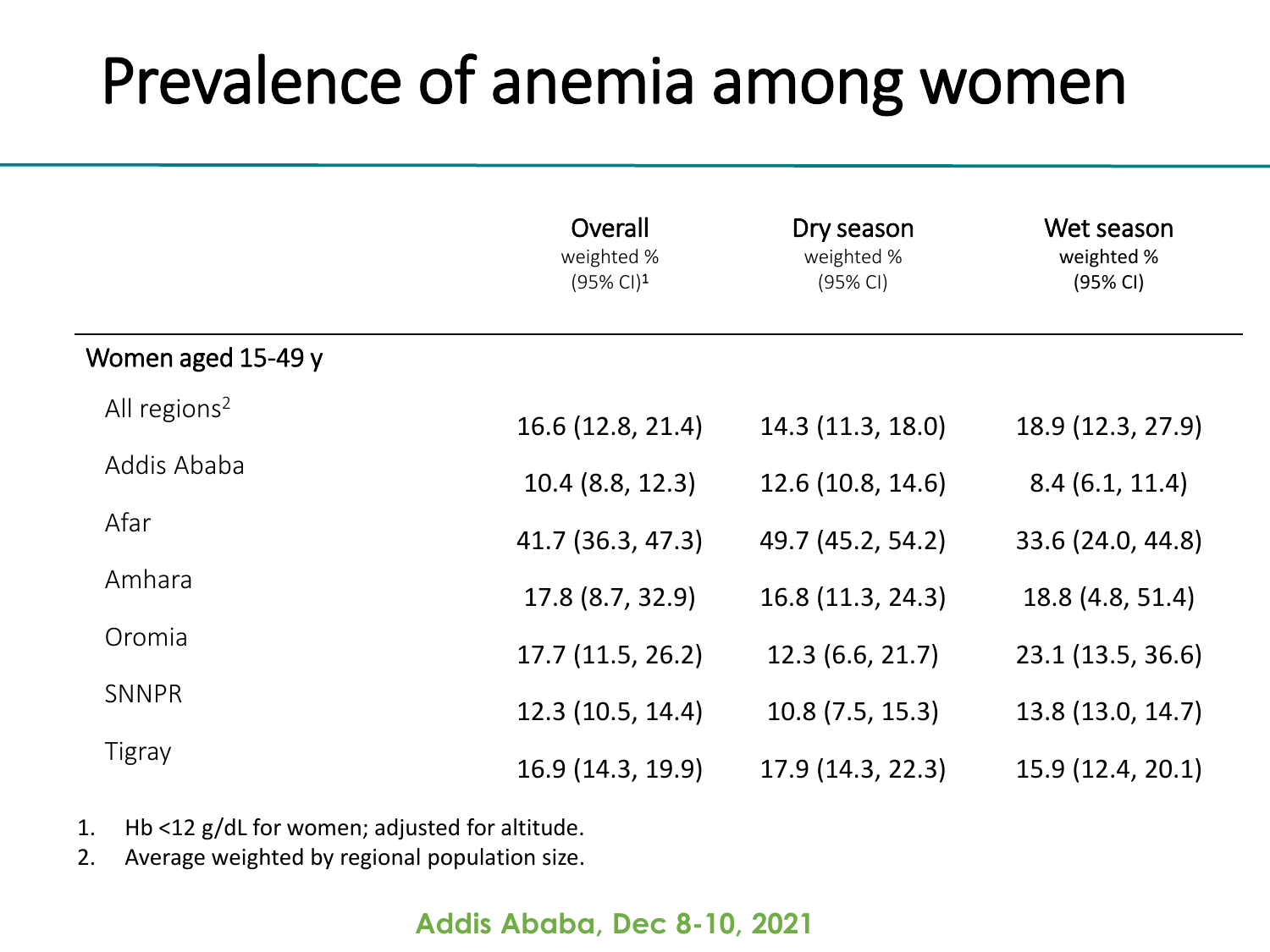### Prevalence of anemia among men

|                          | Overall<br>weighted %<br>$(95\% \text{ Cl})^1$ | Dry season<br>weighted %<br>(95% CI) | Wet season<br>weighted %<br>(95% CI) |
|--------------------------|------------------------------------------------|--------------------------------------|--------------------------------------|
| Men aged $15-49y$        |                                                |                                      |                                      |
| All regions <sup>2</sup> | 8.1(5.8, 11.3)                                 | 8.0(5.6, 11.2)                       | 8.3(5.5, 12.5)                       |
| Addis Ababa              | 2.2(0.9, 5.5)                                  | 1.8(0.2, 14.8)                       | 2.7(0.6, 11.3)                       |
| Afar                     | 12.8 (7.5, 20.9)                               | 17.0 (9.3, 29.1)                     | 9.5(3.5, 23.0)                       |
| Amhara                   | 9.3(7.9, 11.0)                                 | 10.9(5.7, 19.8)                      | 7.4(2.7, 18.9)                       |
| Oromia                   | 5.6(1.6, 17.8)                                 | 5.3(2.1, 12.7)                       | 5.9(1.6, 19.1)                       |
| <b>SNNPR</b>             | 10.9 (8.7, 13.6)                               | 8.5(3.5, 18.9)                       | 13.5(6.8, 25.1)                      |
| <b>Tigray</b>            | 13.6 (6.1, 27.7)                               | 12.3(5.7, 24.8)                      | 15.4(6.2, 33.3)                      |

- 1. Anemia defined as Hb <13 g/dL for men; adjusted for altitude.
- 2. Average weighted by regional population size.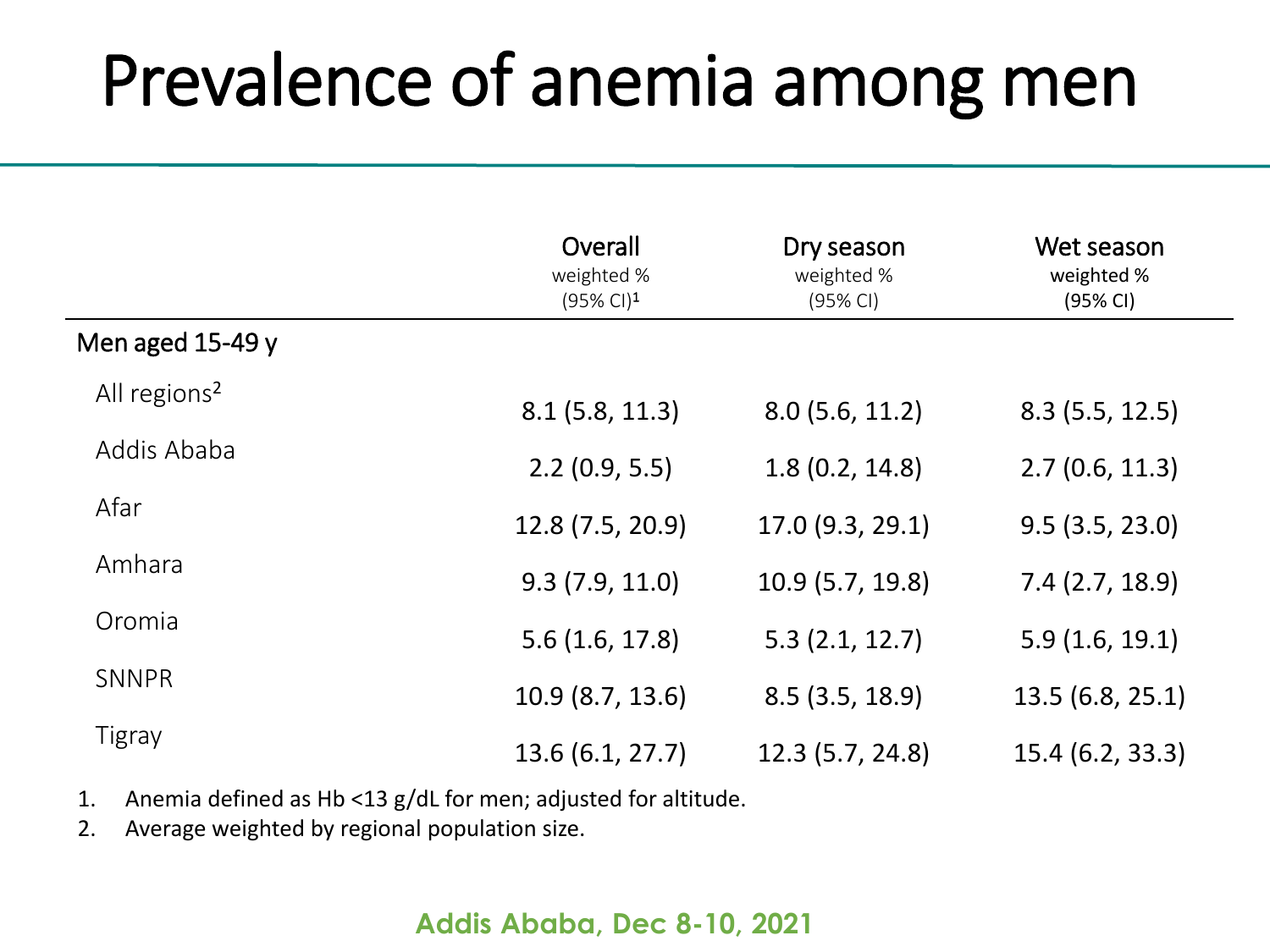### Prevalence of anemia among children

|                          | Overall<br>weighted %<br>$(95\% \text{ Cl})^1$ | Dry season<br>weighted %<br>(95% CI) | Wet season<br>weighted %<br>(95% CI) |
|--------------------------|------------------------------------------------|--------------------------------------|--------------------------------------|
| Children aged 6-59 mo    |                                                |                                      |                                      |
| All regions <sup>2</sup> | 22.1(18.6, 26.0)                               | 20.7 (15.8, 26.6)                    | 23.5 (17.9, 30.2)                    |
| Addis Ababa              | 21.4 (14.6, 30.2)                              | 17.1(8.3, 31.9)                      | 23.4 (13.2, 38.1)                    |
| Afar                     | 31.4 (21.2, 44.0)                              | 30.5 (17.9, 46.9)                    | 32.6 (20.8, 47.3)                    |
| Amhara                   | 23.0 (17.3, 30.0)                              | 18.1 (10.5, 29.5)                    | 28.2 (17.7, 41.7)                    |
| Oromia                   | 25.0 (17.2, 34.8)                              | 25.5 (15.3, 39.4)                    | 24.4 (11.3, 44.9)                    |
| <b>SNNPR</b>             | 14.7 (9.8, 21.4)                               | 11.5(7.5, 17.2)                      | 17.2 (9.4, 29.6)                     |
| <b>Tigray</b>            | 22.1(17.1, 28.0)                               | 24.2 (15.5, 35.6)                    | 19.9 (14.2, 27.1)                    |

1. Anemia defined as Hb <11 g/dL for children; adjusted for altitude.

2. Average weighted by regional population size.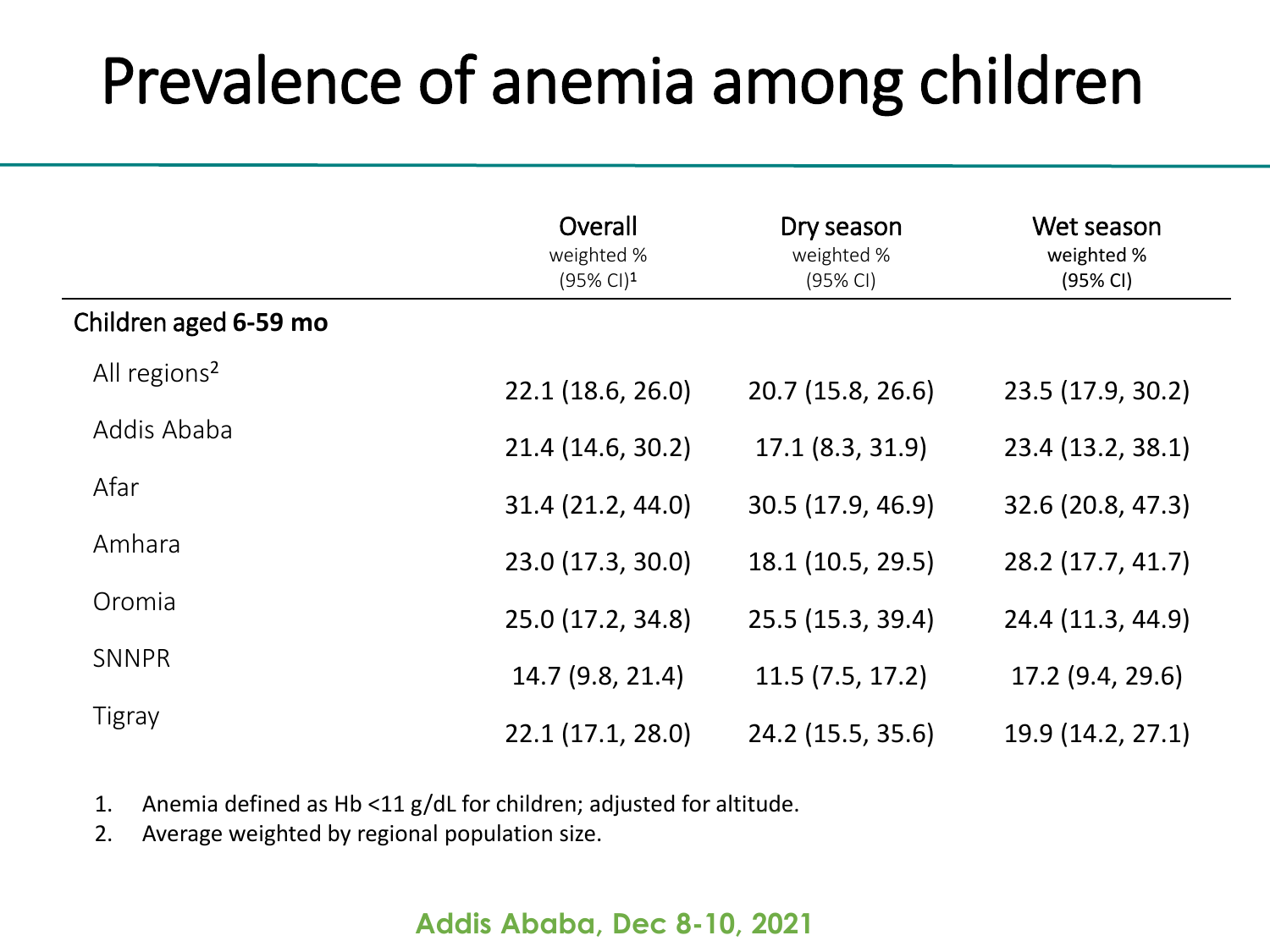#### Population attributable percent: women

Proportion of anemia cases attributable to risk factors among women aged 15-49 years in six regions of Ethiopia, 2019

|                               | <b>Risk ratio</b> |              | <b>Population attributable</b><br>risk percent |             |
|-------------------------------|-------------------|--------------|------------------------------------------------|-------------|
|                               |                   |              |                                                |             |
|                               | <b>RR</b>         | 95% CI       | %                                              | 95% CI      |
| <b>Proximal factors model</b> |                   |              |                                                |             |
| Low serum ferritin            | 2.05              | (0.95, 4.41) | 11                                             | $(-1, 22)$  |
| Low serum folate              | 1.74              | (1.08, 2.82) | 25                                             | (4, 40)     |
| Low serum vitamin B12         | 0.55              | (0.31, 0.99) | $-13$                                          | $(-23, -3)$ |
| High C-reactive protein       | 2.81              | (1.58, 4.98) | 9                                              | (2, 16)     |
| Malaria                       | 2.49              | (1.65, 3.77) | $\overline{\mathbf{3}}$                        | (2, 4)      |
| <b>Helminth infection</b>     | 0.30              | (0.07, 1.32) | $-2$                                           | $(-4, 0)$   |

```
Addis Ababa, Dec 8-10, 2021
```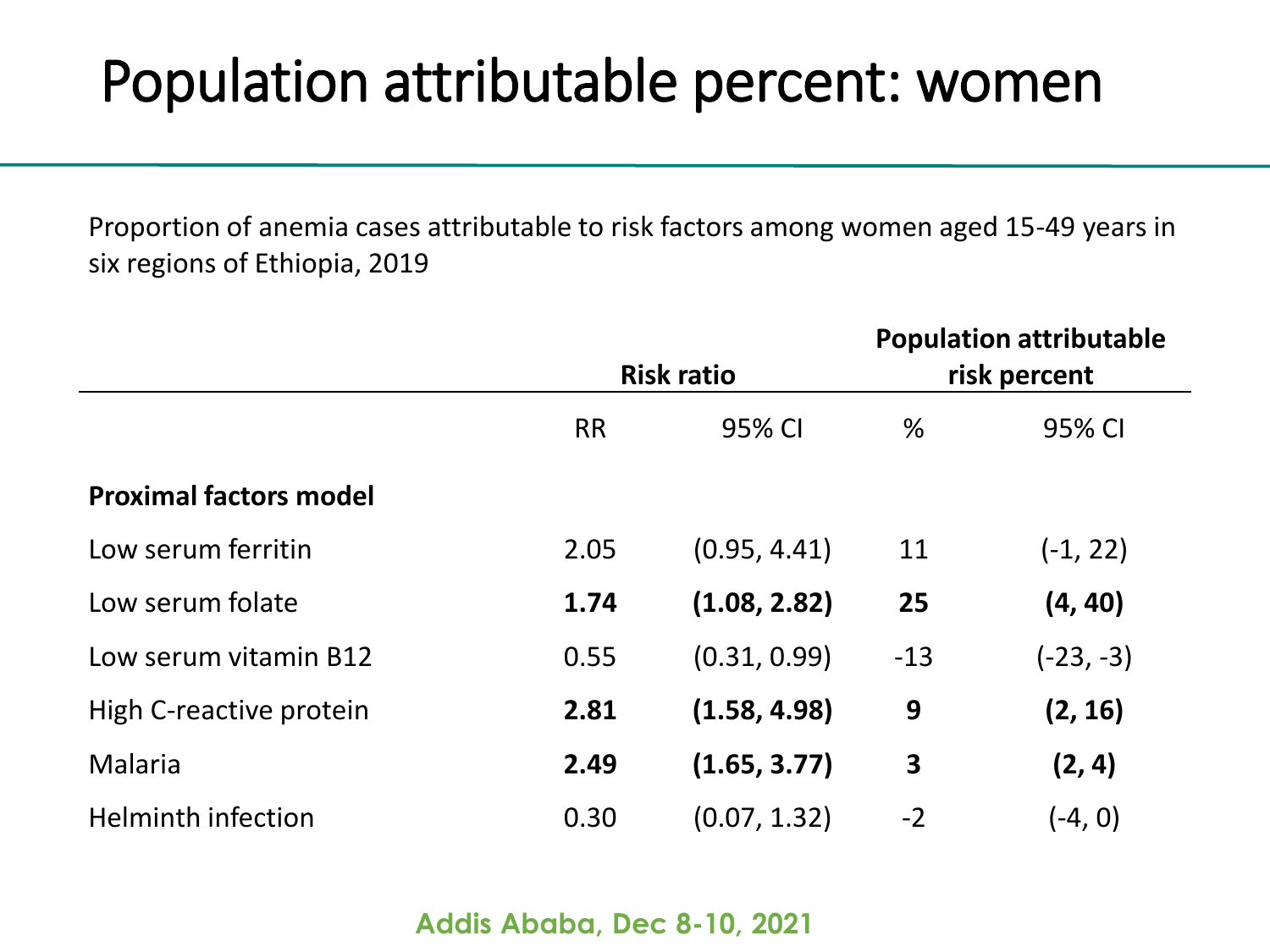### Population attributable percent: men

Proportion of anemia cases attributable to risk factors among men aged 15-49 years in six regions of Ethiopia, 2019.

|                               | <b>Risk ratio</b> |               | <b>Population attributable</b><br>risk percent |              |
|-------------------------------|-------------------|---------------|------------------------------------------------|--------------|
| <b>Proximal factors model</b> | <b>RR</b>         | 95% CI        | %                                              | 95% CI       |
| Low serum ferritin            | 3.33              | (1.17, 9.47)  | 9                                              | (0, 17)      |
| Low serum folate              | 2.18              | (1.35, 3.51)  | 28                                             | (11, 42)     |
| Low serum vitamin B12         | 0.32              | (0.16, 0.62)  | $-29$                                          | $(-45, -14)$ |
| High C-reactive protein       | 2.43              | (0.76, 7.79)  | 8                                              | $(-6, 21)$   |
| Malaria                       | 14.11             | (4.81, 41.46) | 8                                              | (3, 13)      |
| <b>Helminth infection</b>     | 1.00              | (0.41, 2.43)  | $\overline{0}$                                 | (-6, 6)      |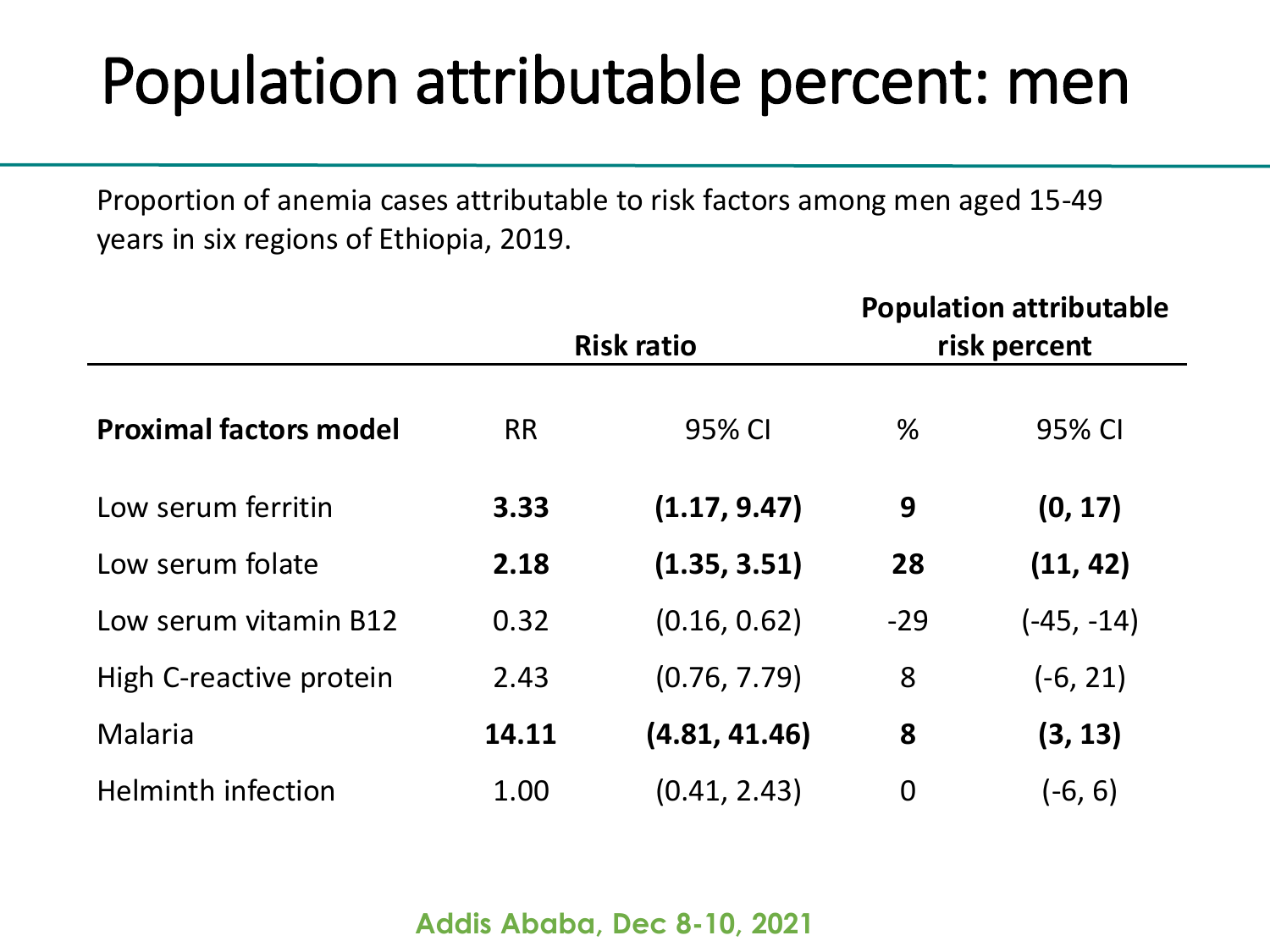#### Population attributable percent: children

Proportion of anemia cases attributable to risk factors among children aged 6-59 months in six regions of Ethiopia, 2019

**Population** 

|                               | <b>Risk ratio</b> |              | Population<br>attributable risk<br>percent |            |
|-------------------------------|-------------------|--------------|--------------------------------------------|------------|
| <b>Proximal factors model</b> | <b>RR</b>         | 95% CI       | $\%$                                       | 95% CI     |
| Low serum ferritin            | 1.91              | (1.17, 3.10) | 19                                         | (3, 33)    |
| Low serum folate              | 1.24              | (0.84, 1.84) | 6                                          | $(-4, 15)$ |
| Low serum vitamin B12         | 0.85              | (0.59, 1.22) | $-3$                                       | $(-10, 3)$ |
| High C-reactive protein       | 1.58              | (1.14, 2.17) | 5                                          | (2, 9)     |
| Malaria                       | 0.10              | (0.02, 0.56) | $-1$                                       | $(-2, -1)$ |
| Helminth infection            | 0.31              | (0.05, 1.85) | $-3$                                       | $(-5, -1)$ |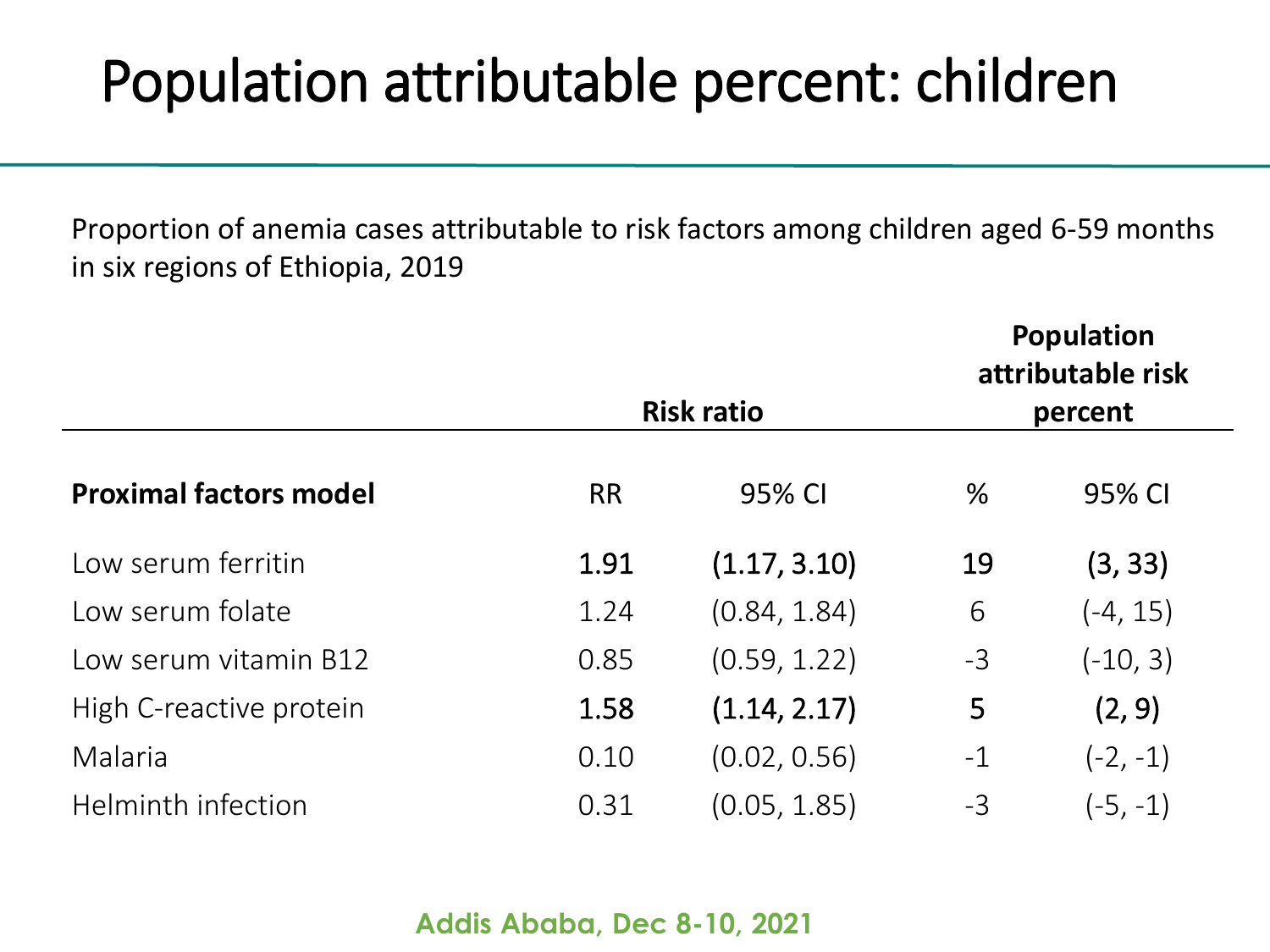# Summary of key findings

- This survey is the first in Ethiopia to estimate proportion of anemia attributable to risk factors using individual-level data, including both serum nutrient and dietary intake data
- Anemia is an important public health problem, particularly among women and children
- Low serum ferritin and folate, along with inflammation, appear to be the primary drivers of anemia in Ethiopia
- Interventions should be evaluated to enhance the intake of bioavailable folate and iron, such as behavior change communication or fortification of staple foods
- Targeted interventions such as supplementation or point of use fortification may also be considered